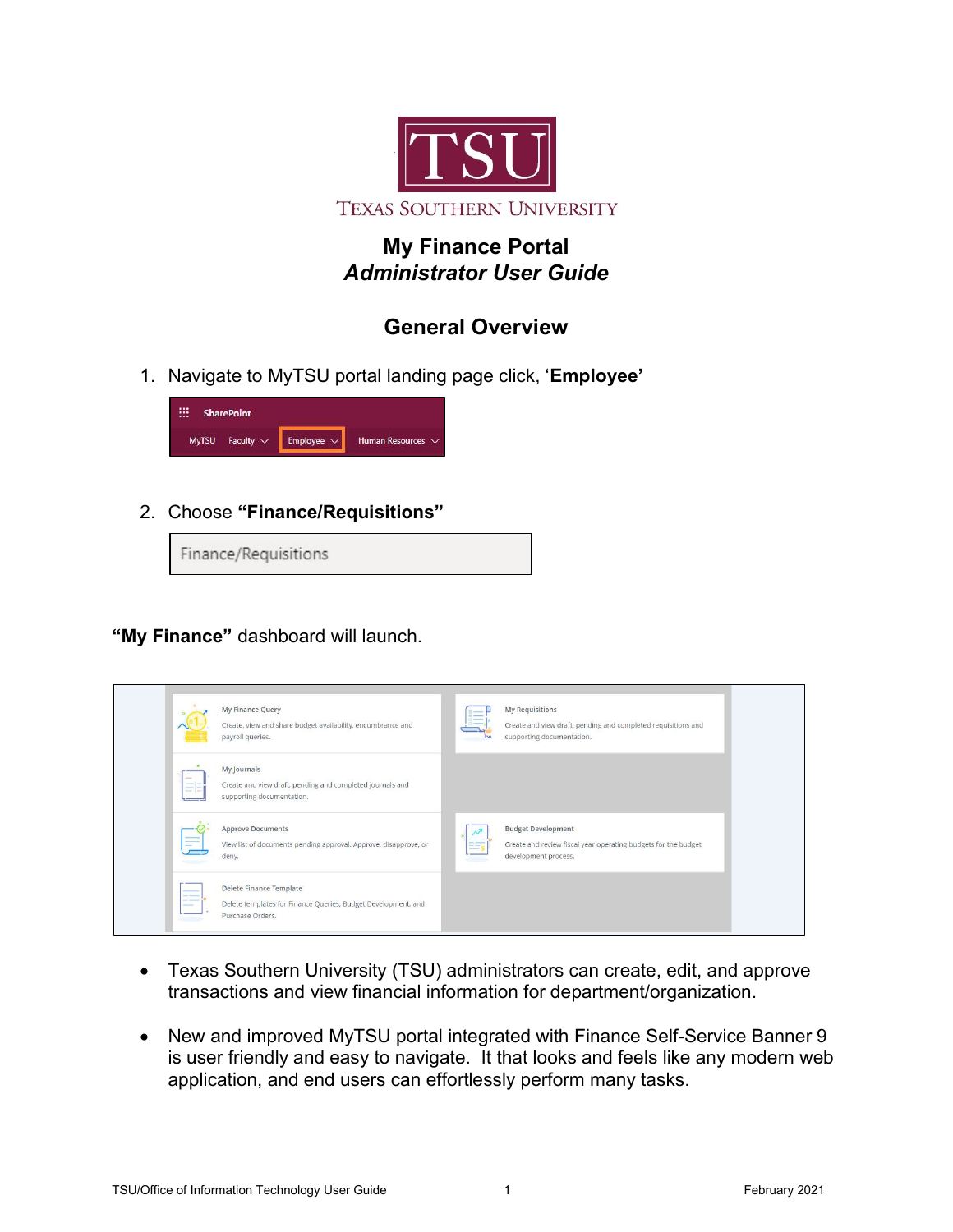3. Choose "My Finance Query" widget.



- $\circ$  Here, administrators can easily create, view, share new budget, and payroll queries for encumbrances, budgets, and salary expenses.
	- Click on **New Query** to start a new query. There are Budget Status by Account, Encumbrance Query, Multi Year Query, just to name a few. Each query requires a fund and organization code at a minimum. Administrators will only be able to access different reports based on access/privileges role.
	- After creating a query, administrators can **Save** a query as a **Favorite**. The next time a user logs into Finance Self Service, the same query will be bookmarked in your My Finance Query dashboard. The query gets updated instantly and always up to date.

### 4. Choose "My Journals" widget.



#### My Journals

Create and view draft, pending and completed journals and supporting documentation.

- $\circ$  Here administrators can enter Budget Transfer requests or other allowed journal entries, with supporting documentation.
- $\circ$  Administrators can also see list of entries they entered and the statuses on the dashboard.
	- While creating a journal entry, administrators can take advantage of the Banner Document Management (BDM) feature available in Finance Self-Service. BDM allows users to attach relevant documents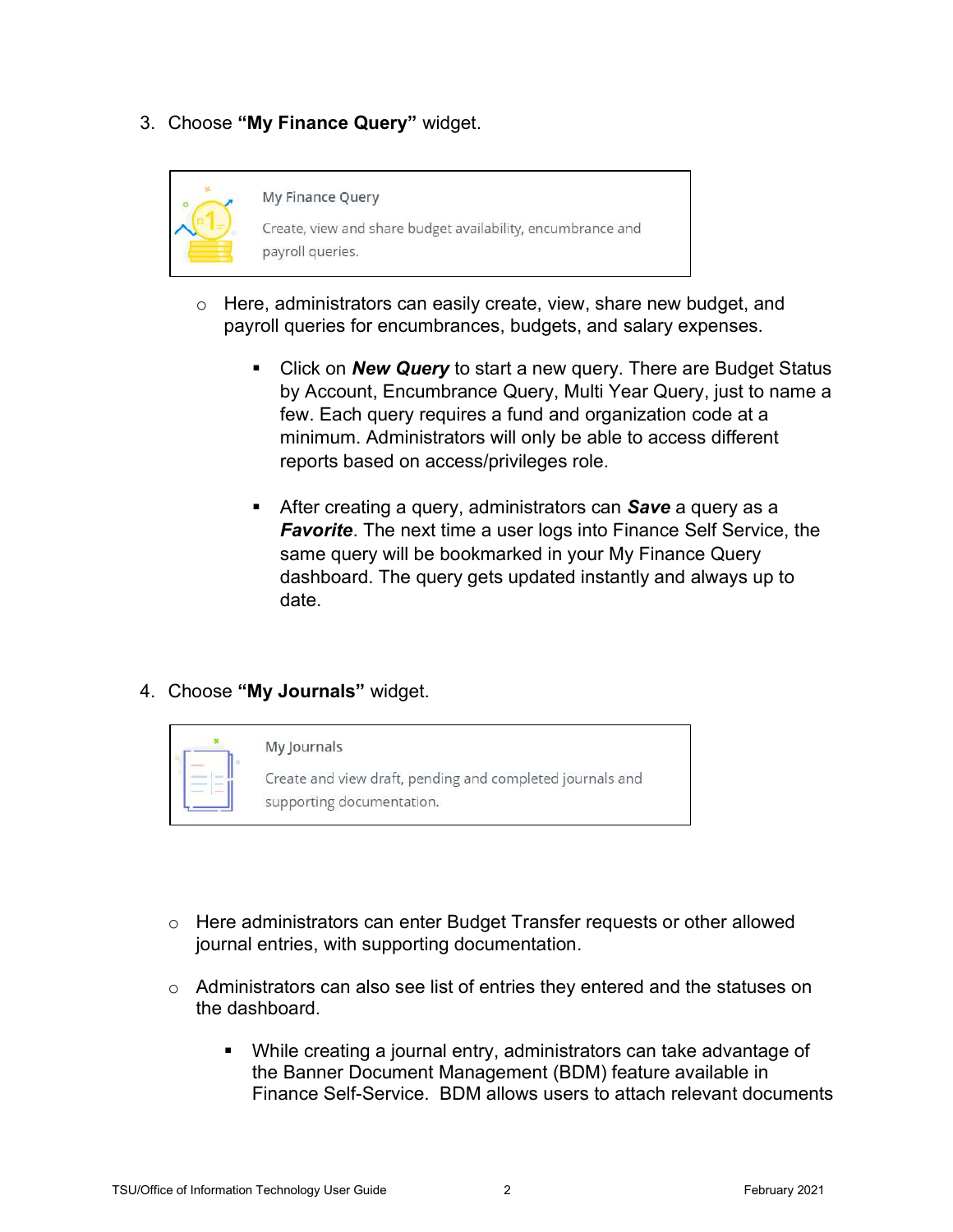to a journal which will be forwarded to an approver along with the journal entry. The approver will be able to retrieve the attachment added and review it for accuracy before sign-off.

- After completing a journal, administrators can also check whose approval queue a document is in by clicking on the information icon next to the document status.
- 5. Choose "Approve Documents" widget.



- $\circ$  Here approvers can search for a specific document to approve or view all the documents that are pending in a queue.
- o Administrators can view list of documents pending approvals.
	- Approve, disapprove, or deny.
	- **This dashboard will show document number, the originating user, and** whether a document has attachment.
- 6. Choose "Delete Finance Template" widget.



- o Administrators can delete any 'Finance Query,' 'Budget Development,' and 'Purchase Orders' created in the "My Finance Query" card/tile.
- o Users can delete entry from "Delete Finance Template" card/tile.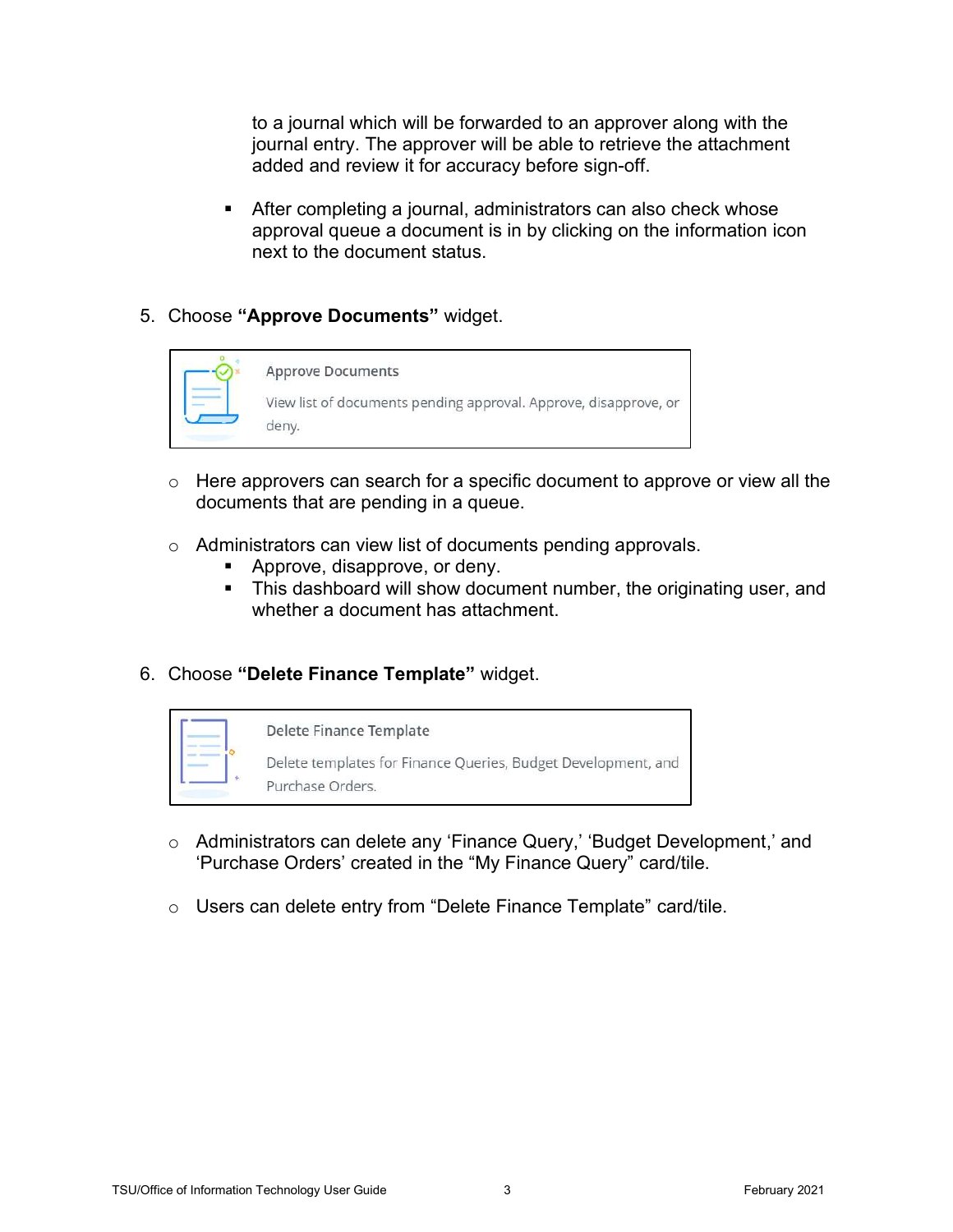7. Choose "My Requisitions" widget.



#### **My Requisitions**

Create and view draft, pending and completed requisitions and supporting documentation.

- $\circ$  Create and view draft, pending and completed requisitions and supporting documentation.
- $\circ$  Here administrators can easily enter a requisition and check the status on the dashboard. If they are completed and pending approval, users can see whose queue the requisition is sitting in. Or if the requisition is completed, administrators can check which buyer the requisition has been assigned to.
- $\circ$  Administrators can also use "Banner Document Management (BDM" feature to attach relevant documents to a requisition. Attachments are forward a approval along with a requisition.
- 8. Choose "Budget Development" widget.



- $\circ$  Create and review fiscal year operating budgets for the budget development process.
- $\circ$  This feature is only available for department leaders for making proposed budget changes and adjustments during the TSU's budget planning period.
	- This module will be open only for specific fund and organization security, for designated officers.